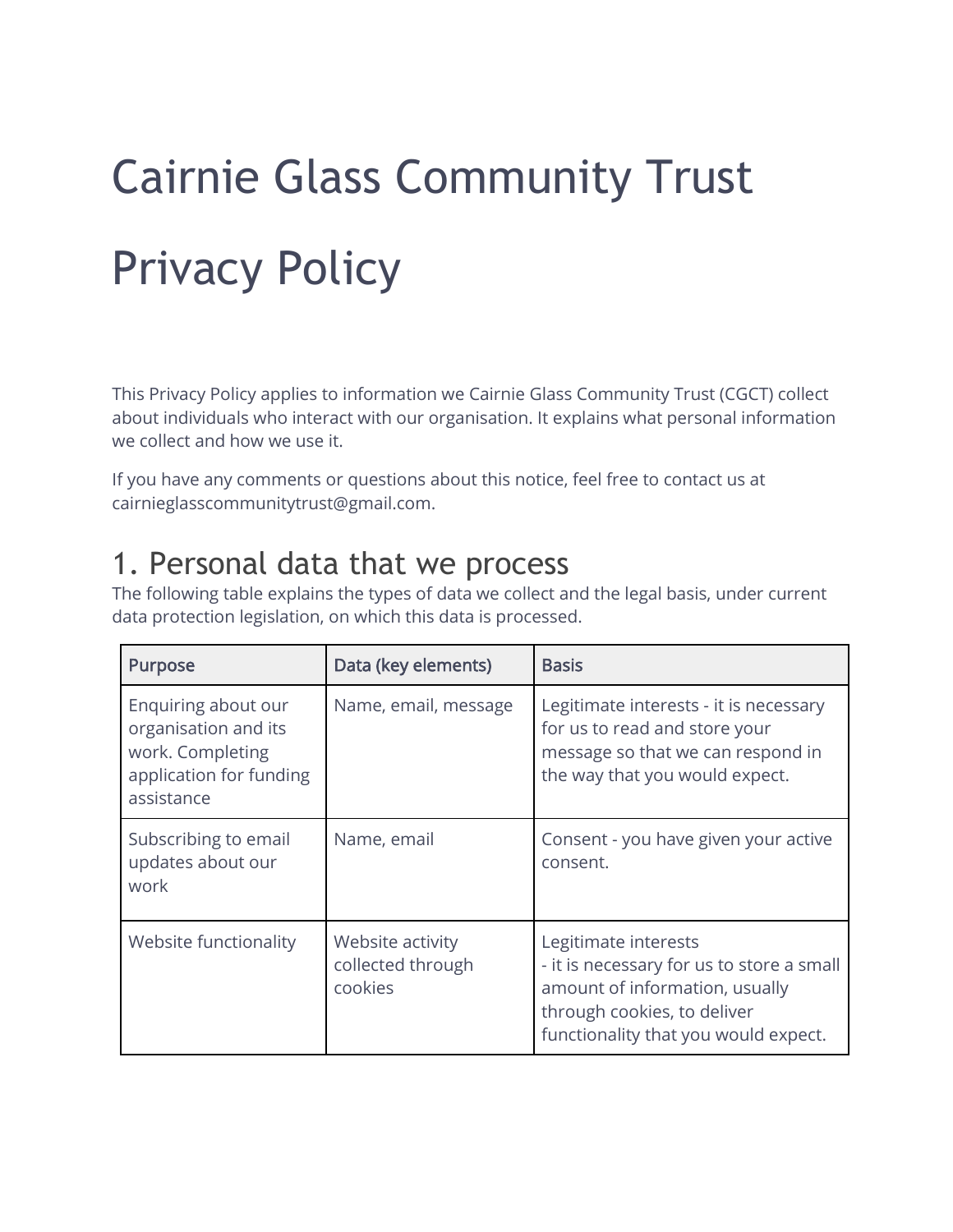# 2. How we use your data

We will only use your data in a manner that is appropriate considering the basis on which that data was collected, as set out in the table at the top of this policy.

For example, we may use your personal information to:

- reply to enquiries you send to us;
- handle transactions that you initiate;
- where you have specifically agreed to this, send you marketing communications by email relating to our work which we think may be of interest to you.

#### 3. When we share your data

We will only pass your data to third parties in the following circumstances:

- you have provided your explicit consent for us to pass data to a named third party;
- we are using a third party purely for the purposes of processing data on our behalf and we have in place a data processing agreement with that third party that fulfils our legal obligations in relation to the use of third party data processors; or
- we are required by law to share your data.

In addition, we will only pass data to third parties outside of the EU where appropriate safeguards are in place as defined by Article 46 of the General Data Protection Regulation.

## 4. How long we keep your data

We take the principles of data minimisation and removal seriously and have internal policies in place to ensure that we only ever ask for the minimum amount of data for the associated purpose and delete that data promptly once it is no longer required.

Where data is collected on the basis of consent, we will seek renewal of consent at least every three years.

#### 5. Rights you have over your data

You have a range of rights over your data, which include the following:

- Where data processing is based on consent, you may revoke this consent at any time and we will make it as easy as possible for you to do this (for example by putting 'unsubscribe' links at the bottom of all our marketing emails).
- You have the right to ask for rectification and/or deletion of your information.
- You have the right of access to your information.
- You have the right to lodge a complaint with the Information Commissioner if you feel your rights have been infringed.

A full summary of your legal rights over your data can be found on the Information